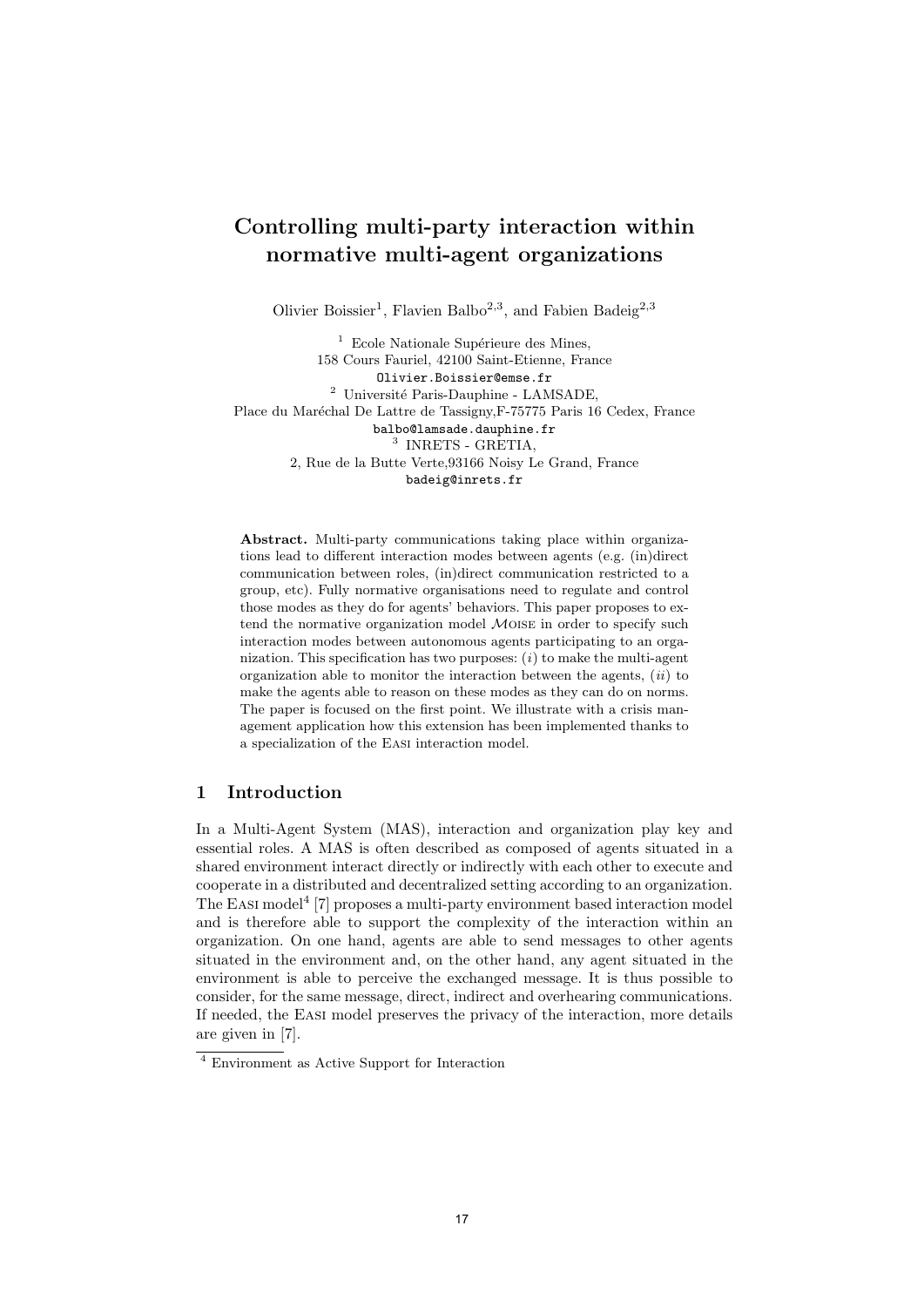However, it is not possible to make the agents aware of this interaction settings. There is no declarative representation usable at the agent level.

Agents in a MAS are often structured along one organization that helps and/or constraints their cooperation schemes. Current proposals offer modeling languages usable either by agents either by an organization management system dedicated to the regulation and supervision of the agents within the defined organization. The Moise model [5] is one of these proposals. Its organization modeling language is composed of two dimensions – structural and functional - connected to each other by a normative specification. Such a feature makes it possible to easily extend the model with new dimensions. Currently, there doesn't exist any dimension dedicated to the definition of interaction modes within the organization. It is thus not possible to govern the agents interaction modes resulting from the multi-party communications offered in the Easi framework.

In this paper, our aim is to propose a unified model for interaction and organization. To reach this objective we propose the enrichment of the Moise organization modeling language with a new and independent dimension connected to the other ones by the normative specification. This way it is thus possible to make the agents able of reasoning on their use of the interaction modes offered in the Easi platform. The next step will be to develop such reasoning capabilities in the agents. In this paper we focus on the presentation of the unified model and how it is translated to be monitored by the facilities offered by the Easi platform. The MAS designer will be able to use the resulting specification of both the organization and the interaction and to get the corresponding support environment.

The paper is organized as follows. In section 2, we present the background of the proposal and motivate our choices. In section 3, we expose how  $\mathcal{M}$ OISE organization modeling language has been extended to specify the interaction modes proposed by Easi. The section 4 describes how this specification is mapped to the Easi model. In section 5, we show the expressing capabilities of the proposal with different examples issued of a crisis management application. Before conclusion, we compare our proposal to the current related approaches.

# 2 Background

In this paper, we consider a crisis management application where different dedicated emergency services must be coordinated in order to solve a crisis situation. The main difficulty in the modeling of such an application consists in the definition of the interaction constraints between those services, given that each service has the possibility to decide on its own which interaction mode to use. We use this application all along the paper to illustrate the components of our proposal. In the following sections, we specify parts of the multi-agent organization governing this application thanks to the models Moise and Easi.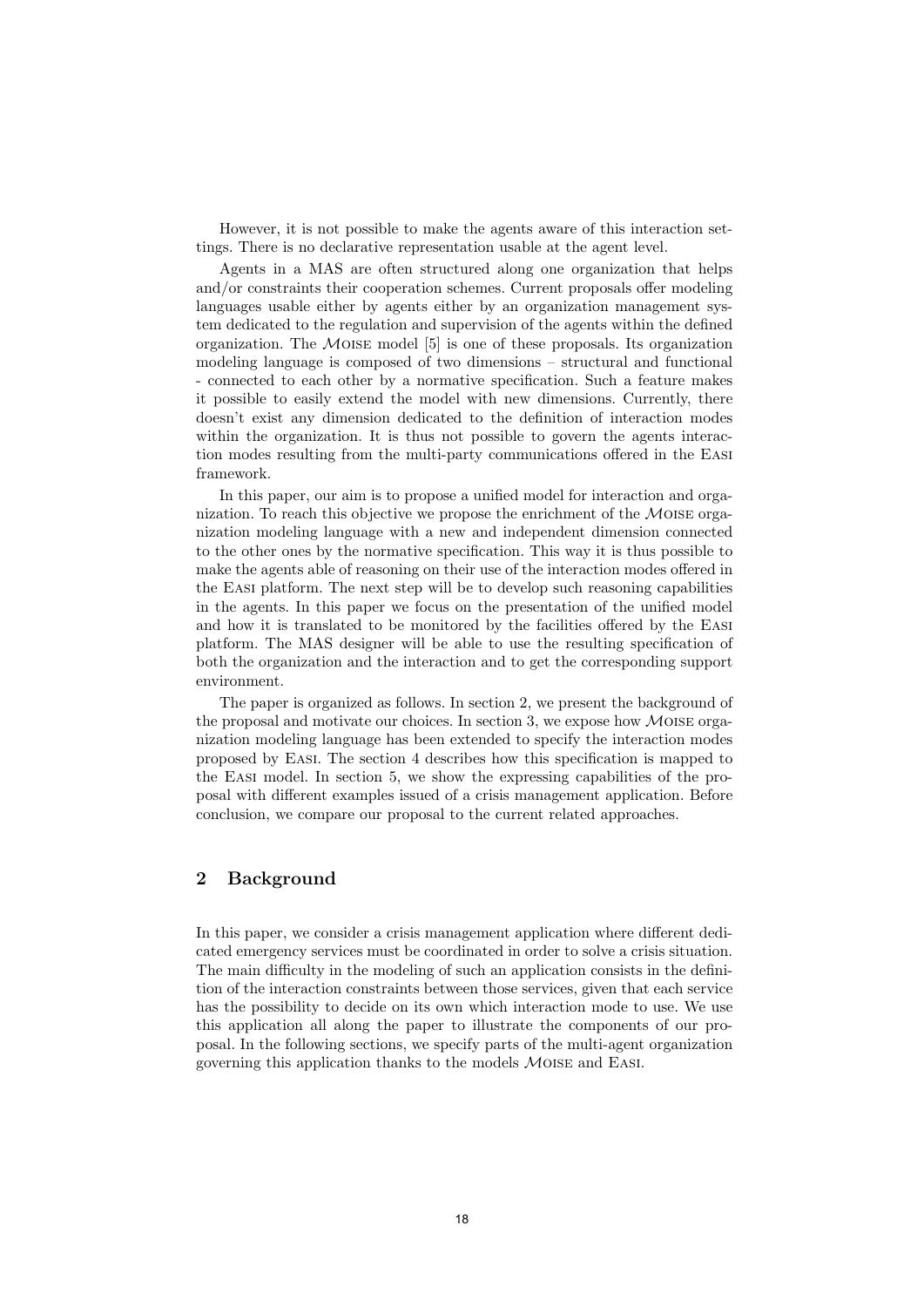#### 2.1 Moise

The Moise framework [4] is composed of an organization modeling language, an organization management infrastructure and organization based reasoning mechanisms at the agent level. In this paper, we focus on the organization modeling language. Our aim is to use it with the Easi platform in order to specify and regulate the different interaction modes available on this platform (see next section).

The organization modeling language considers the specification of an organization along three independent dimensions<sup>5</sup>: structural  $(SS)$ , functional  $(FS)$ and normative  $(\mathcal{N}S)$ . Whereas SS and FS are independent,  $\mathcal{N}S$  defines a set of norms binding elements of both specifications. The aim is that the agents enact the behaviors specified in  $\mathcal{N} \mathcal{S}$  when participating to the organization. The organization modeling language is accompanied by a graphical language (cf. Fig. 1, 2) and XML is used to store the organizational specifications.

Structural Dimension: The structural dimension specifies the roles, groups, and links of an organization. It is defined with the following tuple:  $\langle \mathcal{R}, \sqsubset, r_g \rangle$  with R set of the roles,  $\sqsubset$ , inheritance relation between roles, rg organization root group specification. The definition of this group gives the compatibility relations between roles, the maximal and minimal cardinality of agents that can endorse roles within the group, the *links* connecting roles to each other (communication, authority, acquaintance) and sub-groups. In  $\mathcal{NS}$ , the role is used to bind a set of constraints on behaviors that the agent commits to satisfy as soon it endorses the role.

In the crisis application, we define (cf. Fig. 1) two main groups which correspond to the tactical spheres used in a crisis management: decision-making sphere (Decision-making) and operational sphere (Operational). For each of them, we define the roles manager and operator inheriting the generic role role-player. These roles are specialized respectively in coordinator, leader $<sub>D</sub>$  for the group Decision-</sub> making and leaders for the subgroups of group Operational. The role coordinator (resp. leader<sub>D</sub>) can be played by only and only one agent -  $1.1$  - (resp. several agents -  $1.*$  -). A compatibility link connects the role leader $_D$  to leaders meaning that any agent playing leader<sub>D</sub> will be able to play also the role leader<sub>S</sub>. Six communication links (cf.  $l_1$  to  $l_6$ ) have been defined between these roles (e.g.  $l_1$ communication link between coordinator and leader<sub>D</sub>).

Functional Dimension: The functional dimension is defined by  $\langle M, \mathcal{G}, \mathcal{S} \rangle$  with M set of missions, consistent grouping of collective or individual goals. A mission defines all the goals an agent commits to when participating in the execution of a social scheme by the way of the roles that they endorse.  $\mathcal G$  is the set of the collective or individual goals to be satisfied and  $S$  is the set of social schemes, tree-like structurations of the goals into plans.

<sup>&</sup>lt;sup>5</sup> In this paper, we will provide the only necessary details in order to globally understand the model as well as the proposed extensions. For further details, readers should refer to http://moise.sourceforge.net/.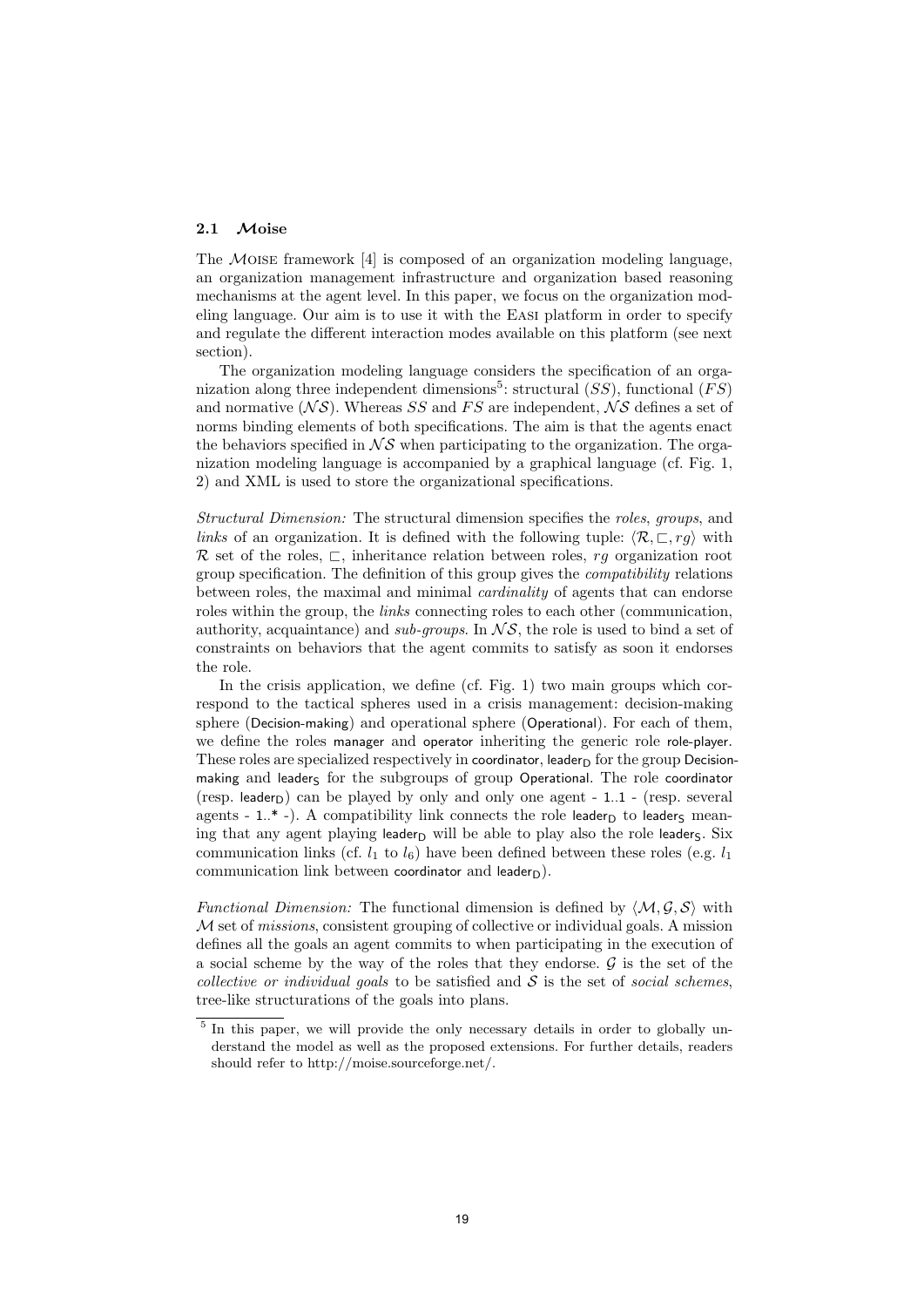

Fig. 1. Partial graphical view of the structural specification for the crisis management application

The Fig. 2 illustrates a social scheme of  $FS$  expressing the collective plan for deciding within the crisis management application. According to it, agents should aggregate the different information in relation to the crisis situation Refining crisis perception, Safeguarding zone by executing one of the two social schemes (scheme 1 or scheme 2 that are not detailed here) and execute the scheme 3. The different goals are organized into missions.

Normative Dimension: The normative dimension  $\mathcal{N}\mathcal{S}$  defines a set of norms as:  $\langle id, c, \rho, dm, m \rangle$  with id norm identifier, c activation condition of the norm<sup>6</sup>,  $\rho$ role concerned by the deontic modality,  $dm$  deontic modality (obligation or permission), m mission. A normative expression can be read as : "when c holds, any agent playing role  $\rho$  has dm to commit on the mission  $m$ ". Within this language, norms are either a permission, either an obligation for a role to commit to a mission. Goals are indirectly connected to roles since a mission is a set of goals. Interdictions are supposed to exist by default: if the normative specification doesn't have any permission or obligation for a couple mission, role, any agent playing the role is forbidden to commit to mission. A norm becomes in the *active* state (resp. *inactive*) as soon as the condition c holds (resp. doesn't

 $6$  Predicates bearing on the current organization state (e.g. plays, committed, etc) and/or bearing on particular configurations of the application.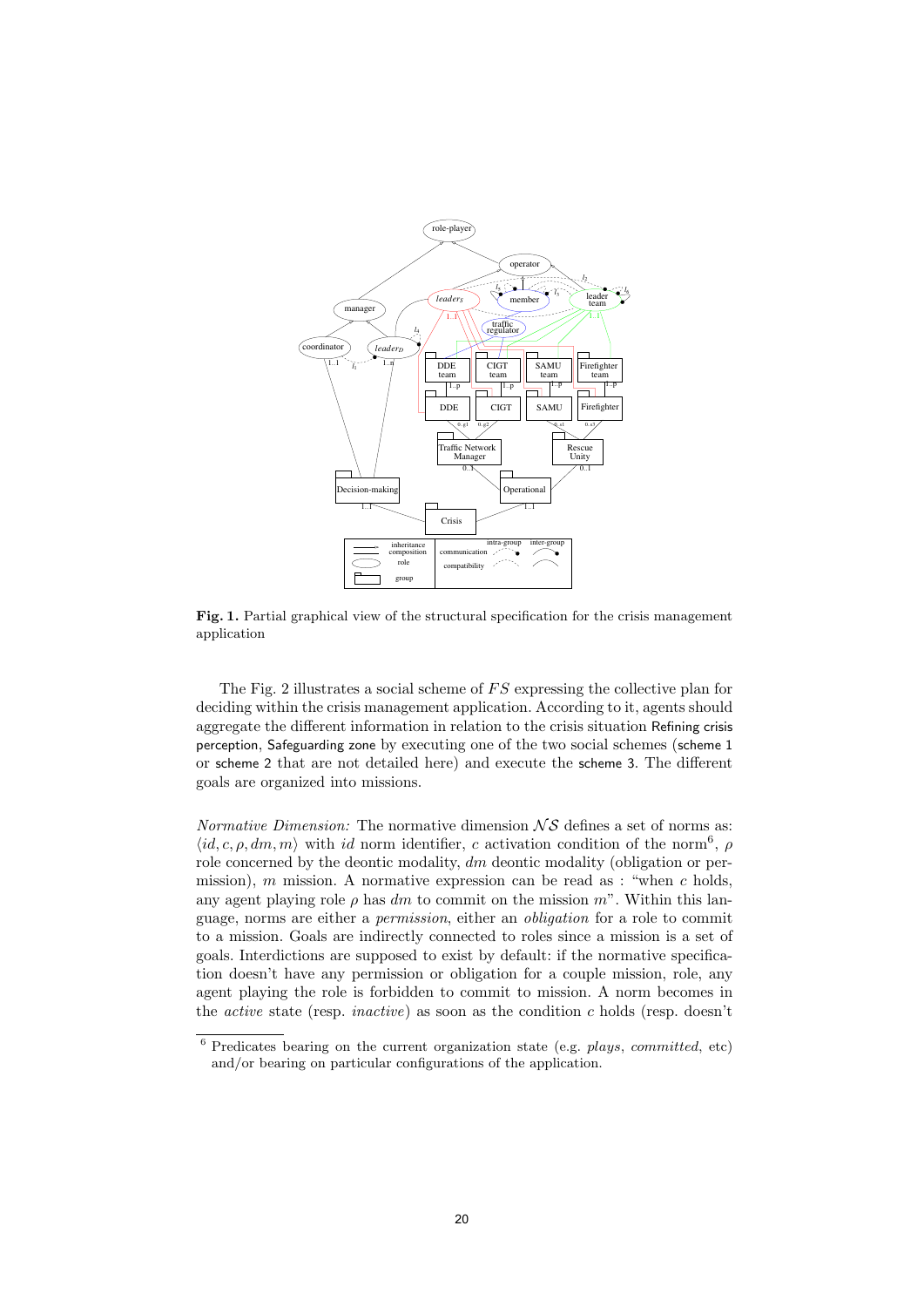

Fig. 2. Graphical view of the social scheme for decision within the crisis management application. Goals are the nodes of the tree. Missions to which the goals are assigned are in red.

hold). When the norm is active, the deontic expression attached to the norm can be verified. The norm can thus becomes *fulfilled* or *unfulfilled*.

For instance, in the crisis management application, the norm obliging agents playing the role leaders in the group Traffic Network Management (TNM) to safeguard the zone where the accident took place (mission  $m_4$ ) is:  $\langle n_1, c_1, leaders,$ *obligation, m<sub>4</sub>* where  $c_1$  is *plays(bearer, leaders, TNM)*. The term *bearer* refers to the agent that will play the role "bearer" in the context of the obligation issued from the instantiation of the norm in the organization entity (see below) and *plays* is a predicate satisfied when the agent plays the leaders in an instance of group TNM. When the zone is secured, the agents playing the same role within the context of the group Rescue Unity (RU) deploys the intervening scheme (mission  $m_5$ ) following the norm:  $\langle n_2, c_2, leader_D, obligation, m_5 \rangle$  where  $c_2$ is  $plays(bearer, leaders, RU).$ 

Organizational Entity: An organizational entity (OE) is defined from the organizational specification  $OS$  and a set of agents  $A$  by the following tuple:  $\langle OS, A, \mathcal{GI}, \mathcal{SI}, \mathcal{O} \rangle$  where  $\mathcal{GI}$  is the set of concrete groups of the organization, i.e. groups dynamically created from the group specification of the  $OS$ ,  $ST$  is the set of concrete social schemes dynamically created in the  $OE$  from the social schemes specification in the  $OS$  and  $\mathcal O$  is the set of obligations issued from the norms  $\mathcal{N} \mathcal{S}$  attached to agents of  $\mathcal{A}$  whose conditions are satisfied [6].

#### 2.2 Easi

The multi-party interaction model Easi supports the management of direct, indirect and overhearing communications in a MAS [7]. For cognitive agents, the common point between all these communication modes consists in the routing of the messages by identifying which agent should obtain which message and in which context. Solving this problem requires taking into account both sides of the sender and potential receivers. To this aim, Easi manages meta-informations on the MAS (agents, messages, context) in the communication environment and use them to help the agents to interact. The interaction model Easi is thus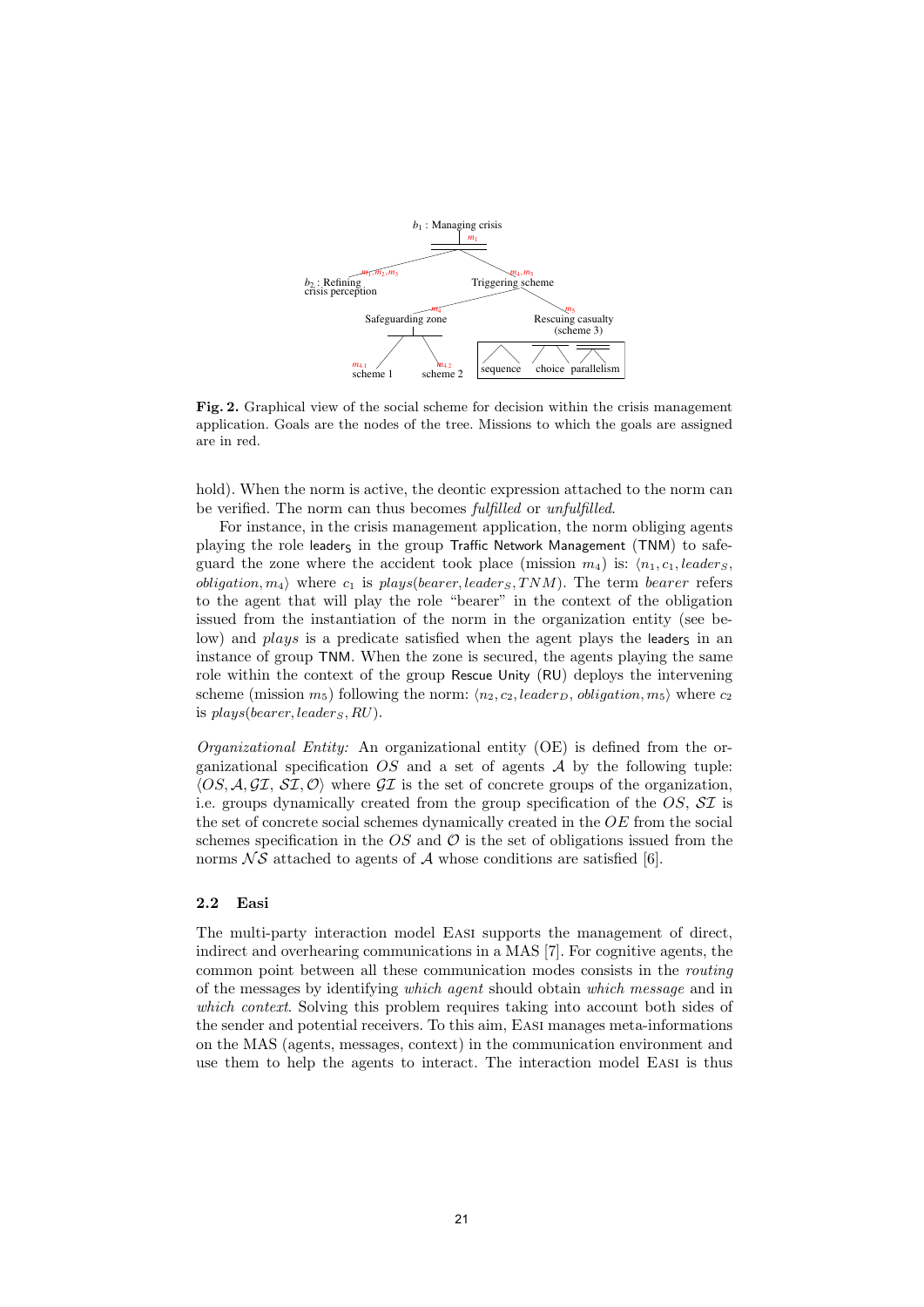defined by  $\langle \Omega, \mathcal{D}, P, \mathcal{F} \rangle$  with  $\Omega = {\omega_1, ..., \omega_m}$  the set of entities  $(\mathcal{A} \subset \Omega$  and  $MSG \subset \Omega$  - A set of agents and  $MSG$  set of messages -),  $\mathcal{D} = \{d_1, ..., d_m\}$  set of domain descriptions of the properties,  $P = \{p_1, ..., p_n\}$  set of properties, and  $\mathcal{F} = \{f_1, ..., f_k\}$  set of filters.

Entity: The entities are the meta-information on the MAS that EASI manages. An entity  $\omega_i \in \Omega$  is defined by  $\langle e_r, e_d \rangle$  where  $e_r$  is a reference to an element of the MAS and  $e_d$  is the description of that element. An element of the MAS can be agents  $(A)$ , messages  $(MSG)$  and a reference is its physical address on the platform or other objects such as URL, mailbox, .... The description  $e_d$  is defined by a set of couples  $\langle p_i, v_j \rangle$  where  $p_i \in P$  and  $v_j$  is the value of the property for this entity. Any agent of the MAS has its own processing and knowledge settings. It is connected to the communication environment by the way of its description that it stores and updates in this environment. This description  $e_d$  is used for the routing of the informations to the reference  $e_r$ .

Property: A property gives an information on an entity. A property  $p_i \in P$ :  $\Omega \to d_i \cup \{unknown, null\}$  is a function whose description domain  $d_i \in \mathcal{D}$  can be quantitative, qualitative or a finite set of data. The unknown value is used when the value of the property cannot be set, and *null* is used to state that the property is undefined in the given description. In order to simplify the notation, only the value of the description domain is given to specify a property.

For instance, in the crisis management application, the properties attached to agents and messages are id, role, position, subject, sender with:

- $id : \Omega \to N$ ,
- $role: \Omega \rightarrow \{coordinator, leaders\},\$
- $position: \Omega \rightarrow N \times N,$
- $-$  subject :  $\Omega \rightarrow \{ alert, demand\},\$
- $-$  sender :  $\Omega \to N$ .

An agent a can have the following description  $\{\langle role, coordinator\rangle\}$  and an agent b  $\{\langle role, leaders \rangle, \langle position,(10, 20)\rangle\}$  and a message m  $\{\langle subject, alert\rangle,$  $\langle position, (15, 20)\rangle$ .

Filter: The filter identifies the entities according to their description  $(e_d)$  and realizes the interaction between the concrete objects  $(e_r)$ . A filter  $f_i \in \mathcal{F}$  is a tuple  $f_j = \langle f_a, f_m, [f_C], n_f \rangle$  with  $n_f$  filter name. The assertion  $f_a : A \to \{T, F\}$ identifies the receiving agents (which agent), the assertion  $f_m : MSG \to \{T, F\}$ identifies the concerned messages (which message), and  $f_C : \mathcal{P}(\Omega) \to \{T, F\}$  is an optional set of assertions identifying other entities of the context (which context).

Each agent  $'r$  ( $'$ ?' preceedings a letter denotes a variable) whose description validates  $f_a$  receives in its mailbox the message ?m that satisfies  $f_m$  if there exists a set of entities in the ?c such that  $f_C$  is true.

A filter is therefore valid for any tuple  $\langle ?r \in \mathcal{A}, ?m \in MSG[, ?c \subset \Omega] \rangle$ 

For instance, in the crisis management application, the filter  $Fe$  sets the routing of the communication as follows  $\ell' =$  is the comparison operator):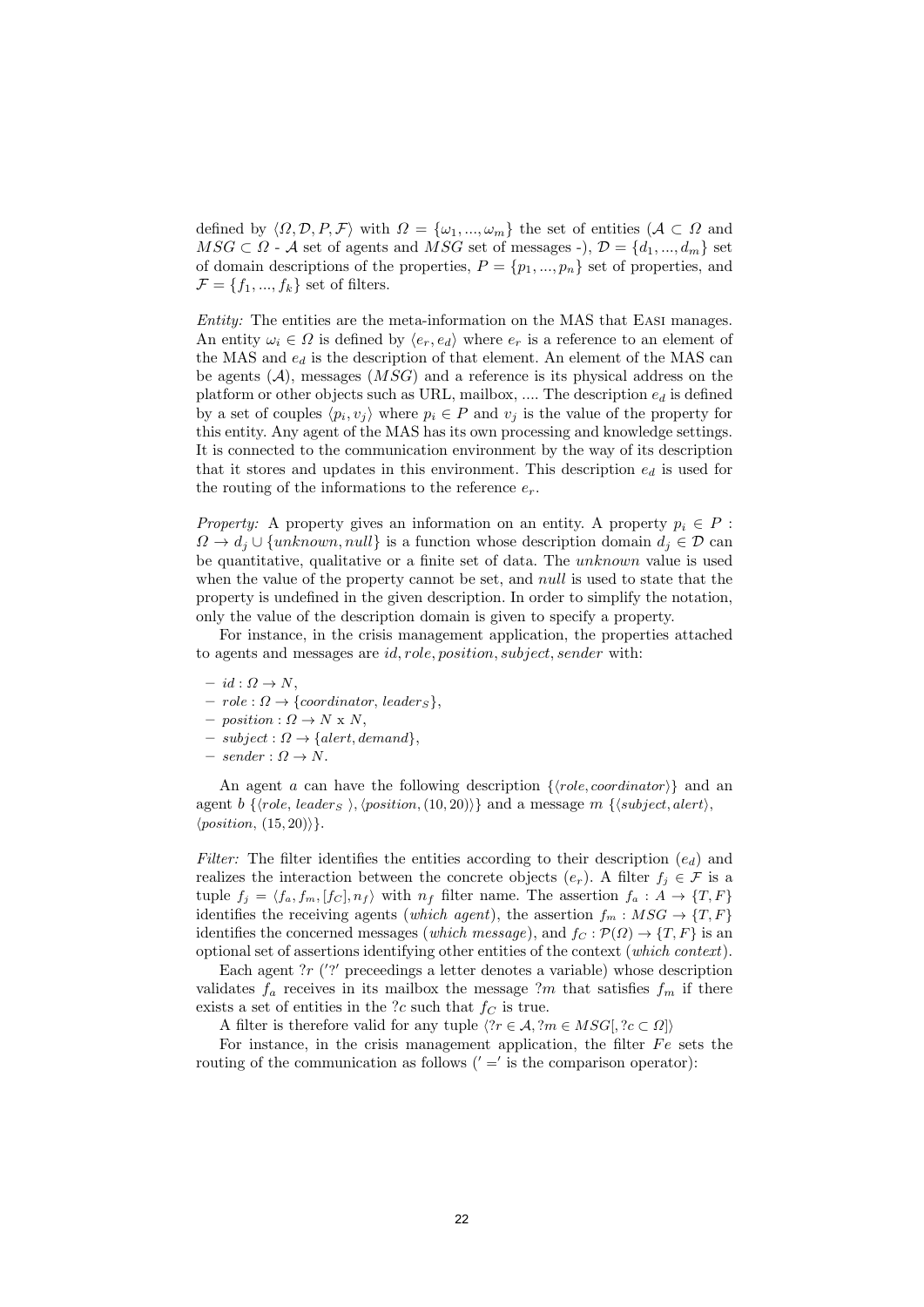- The agents with the role leader that are situated in the crisis origin:  $f_a$ :  $[role(?r) = leader_D] \wedge [position(?r) = (0, 0)]$
- should receive the alert messages:

 $f_m : [subject(?m) = alert] \wedge [sender(?m) = ?ide]$ 

– of the agent playing the role coordinator:  $fc : [id(?e) = ?ide] \wedge [role(?e) = coordinate]$ 

In this example, the description of the message sender  $(2e)$  that is identified thanks to the property sender in the message belongs to the context. Agents wishing to send or receive a message, update their description in the communication platform and add/retract dynamically in/from the environment filters that involve them. Thus the environment supports simultaneously direct interaction (including dyadic, broadcast multi-cast and group communication) and indirect interaction (including mutual-awareness and overhearing). If the filter is added by the future receiver of the message then the interaction is indirect: the depositary agent defines which message it wants to receive. If the filter is added by the future message sender then the interaction is direct: the depositary agent defines which agent it wants to contact.

According to the state of the different descriptions within the environment, the triggered filter will enable the routing of the messages in the different interaction modes towards the corresponding targets.

Even if Easi offers an advanced communication management by identifying precisely the interaction context, it cannot be used by the agents in order to reason on the causes of the interaction. For instance, the filter  $Fe$  will permit the routing of messages but the reasons of this requirement is not expressed within Easi. For the filter  $Fe$ , the choice of the communication mode may depend on the relations between the roles coordinator and leader<sub>D</sub>: the *coordinator* sends messages to leaders (direct mode) for dedicated messages whereas the leaders listen to all the messages issued from the coordinator (indirect mode). Using this knowledge, an agent could reason on the current interactions. For instance, the coordinator may choose a direct interaction to handle certain informations and indirect interaction for others. The leaders can deduce the importance to the informations according to the filter used to receive informations. The specification of communications within an organizational model would help the agents to relate communication filters to the reasons that cause the use of such a communication channel.

# 3 Extending Moise for Easi

In order to clearly specify the interaction modes used in Easi, we are going to enrich and extend the organization modeling language of MOISE with a new dimension. This new dimension is called communication mode specification (noted  $\mathcal{CS}$ ). It is dedicated to expressing the communication modes that will be used within the organization. As the other  $\mathcal{M}$ OISE dimensions, we keep it independent of  $SS$  and  $FS$ . We use the same principle to connect it to the other dimensions and enrich the normative specification accordingly. The aim is to be able to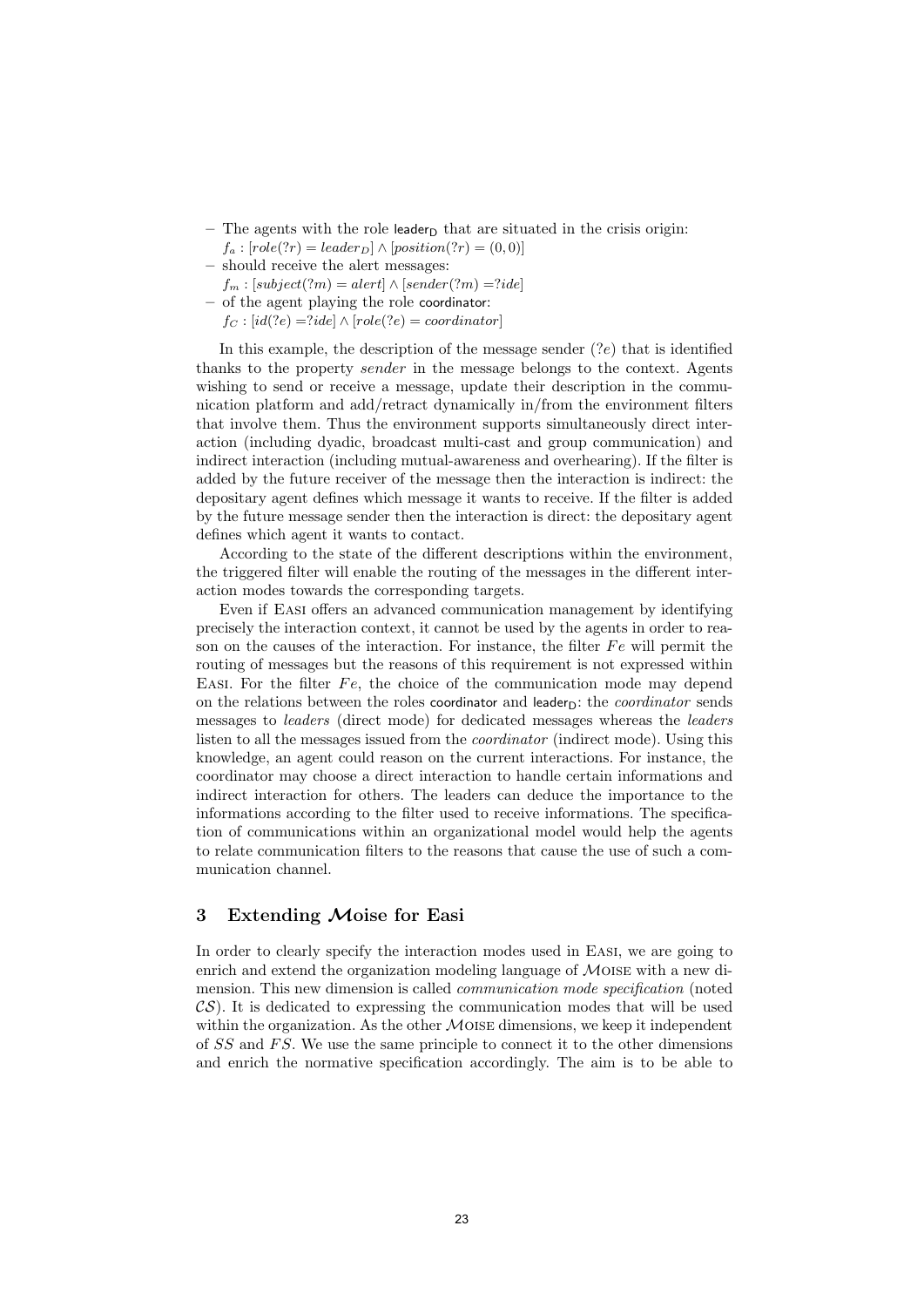connect the communication modes to the structure and functioning of the organization by the way of norms. Those norms will be made accessible to the agents when interacting with other agents of the organization.

The organization specification is thus enriched into the following 4-uple:  $\langle SS, FS, CS, NS \rangle$  with CS communication modes specification and  $\mathcal{NS}$  the modified normative specification. We detail these two components in what follows.

#### 3.1 Communication modes specification

The specification  $\mathcal{CS}$  is composed of the set of communication modes  $cm \in \mathcal{CS}$ considered in the organization.

A communication mode is defined as:  $\langle type, direction, protocol \rangle$  with type, the type of the communication mode (*direct* or *indirect*), *direction*, the message transmission direction (unidirectional or bidirectional), protocol, the interaction protocol that is used. The values of this last variable correspond to the name of the different interaction protocols that the designer wishes to be used and deployed in the organization (e.g.  $FIPA_{REQUEST}$ , Publish Subscribe, ...).

As we will see below, a communication mode qualifies the communication link defined in the structural specification between roles. The communication link is directed from the initiator of the communication - source of the link - to the participant - target of the link -. Therefore, a link can be considered as:

- a unidirectional channel, letting circulate messages in only one direction,
- a bidirectional channel, letting circulate messages in both directions from the initiator to the participant and inversely.

Orthogonal to these two directions, we consider the direct and indirect interaction models proposed within Easi.

In the crisis management application, we define, for instance, the two following communication modes  $cm_{d,b}$  and  $cm_{i,u}$ :

 $cm_{d,b}: \langle direct, bidirectional, FIPA_{REQUEST} \rangle$ 

 $cm_{i,u}: \langle indirect, unidirectional, Publishing to \rangle$ 

where  $cm_{d,b}$  is used to directly ask for information whereas  $cm_{i,u}$  is used to provide informations to agents that will consult it when they want.

## 3.2 Communication Norms

In order to bind communication link and communication mode as defined in  $\mathcal{CS}$ by making explicit the deontic modalities attached to their use, we generalize the writing of the norms described in the MOISE initial version:  $\langle id, c, \rho, dm, object \rangle$ where id is norm identifier, ca the activation condition,  $\rho$  the role on which the deontic modality bears, dm the deontic modality (obligation or permission), object the subject of the norm.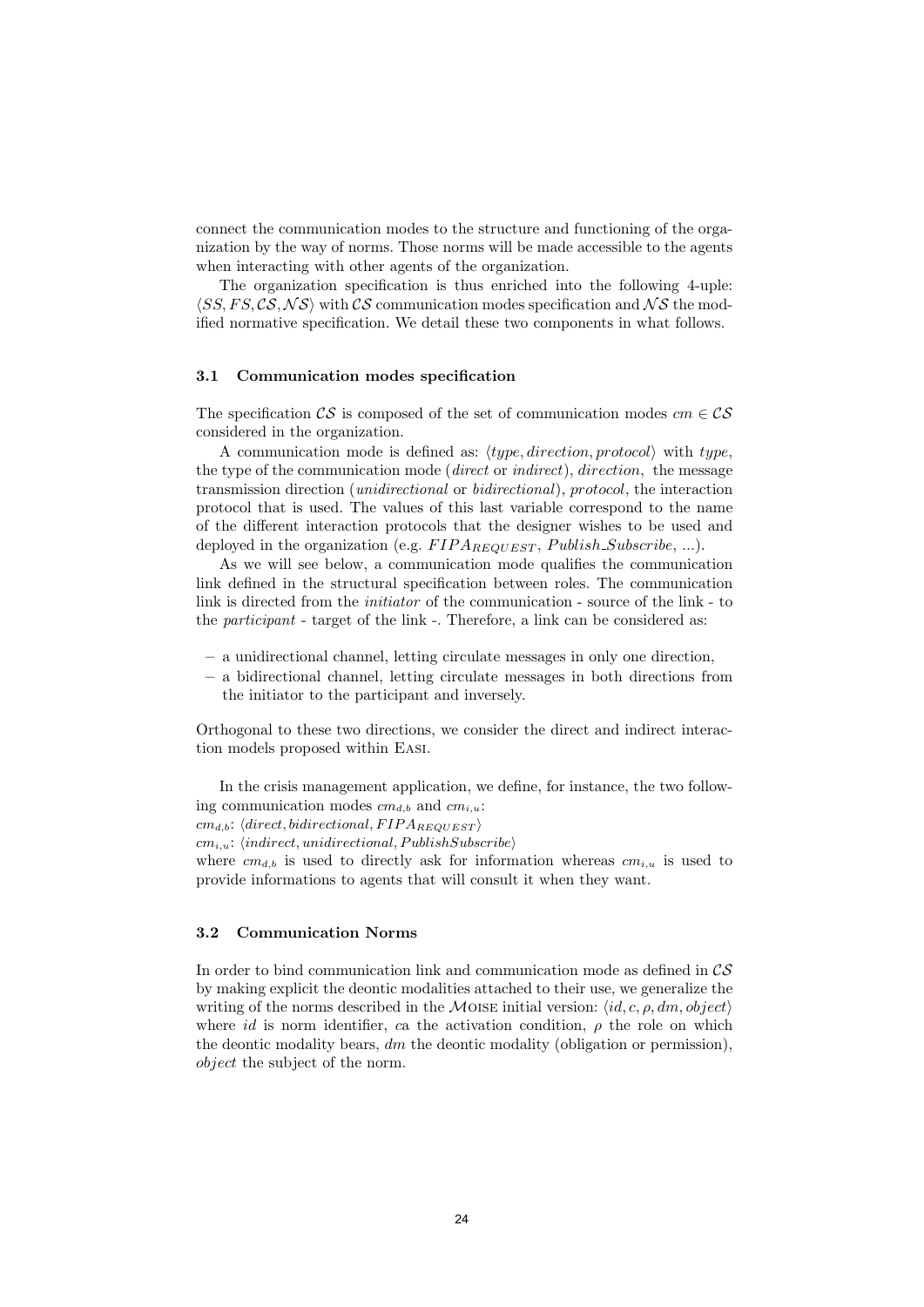Object of a norm: The object of a norm object is defined as the two following expressions:

- $-$  do(m) in the case where a mission m has to be executed case initially considered in Moise,
- use(l, cm,  $\alpha$ ) in the case where the communication mode cm should be used for the link  $l$  in the context  $\alpha$ .

Context: The context  $\alpha$  defines the constraints bearing on the descriptions  $e_d$ of the entities  $\omega_i \in \Omega$  (cf. Sec. 2.2) involved in the interaction using this communication link: sender, receiver, message. It is also possible to add additional descriptions issued from other entities of the MAS (e.g. requirements of the agent, ...). It is thus possible to use a mission as context of use of the link or a particular goal as context of use of this link. We will define in the following section the way we express these constraints when describing how Easi has been specialized to handle MOISE. When  $\alpha$ 's status is T (true), the link is usable in any situation.

Let's consider the communication link  $l_1$  used by the agents playing the role coordinator towards agents playing the role leader $_D$  (eg. Fig. 1) in the crisis management application. Given the normative specification that we have defined, it is possible to bind to it the communication mode  $cm_{i,u}$  defined above, by writing the following norm:  $n_1 \langle n_1, c_1, coordinate, obligation, use(l_1, cm_{i,u}, T) \rangle$  with  $c_1$ : committed( $m_1$ ) to express that  $l_1$  ought to be used by agents playing the role coordinator when they are committed to the mission  $m_1$ . No particular context is attached to the use of the communication mode  $cm_{i,u}$ .

We can also attach to this link another communication mode  $cm_{d,b}$ , by defining a new norm  $n_2$ :  $\langle n_2, c_2,$  coordinator, obligation, use $(l_1, cm_d, b, \alpha_2)$  with  $c_2$ : committed( $m_4$ ) by specifying a context  $\alpha_2$  (cf. following section for the syntax) stating that the communication on the link  $l_1$  takes place for the sending of messages to agents belonging to group CIGT (Center of the Ingineering and Management of the Traffic). The link  $l_1$  can also be bound to the same constraints but for communication in the context  $\alpha_3$  stating the sending of messages from thea gent playing role coordinator to agent belonging to group TNM:  $\langle n_3, c_2,$  coordinator, *obligation,*  $use(l_1, mc_{d,b}, \alpha_3)\rangle$ .

In the following, we will need to access to the different features of a communication link from the structural specification. We will use pointed notation  $l_i$  initiator (resp.  $l_i$  participant) to access to the source role (resp. target) of the link  $l_j$ , and  $l_j$  group to access to the group in which  $l_j$  is defined.

## 4 Specializing Easi for Moise

Our objective is to generate filters for the communication environment from the specifications defined in the organization modeling language. These filters use informations on the organization. These informations should be stored in the description of the entities that are managed by the communication environment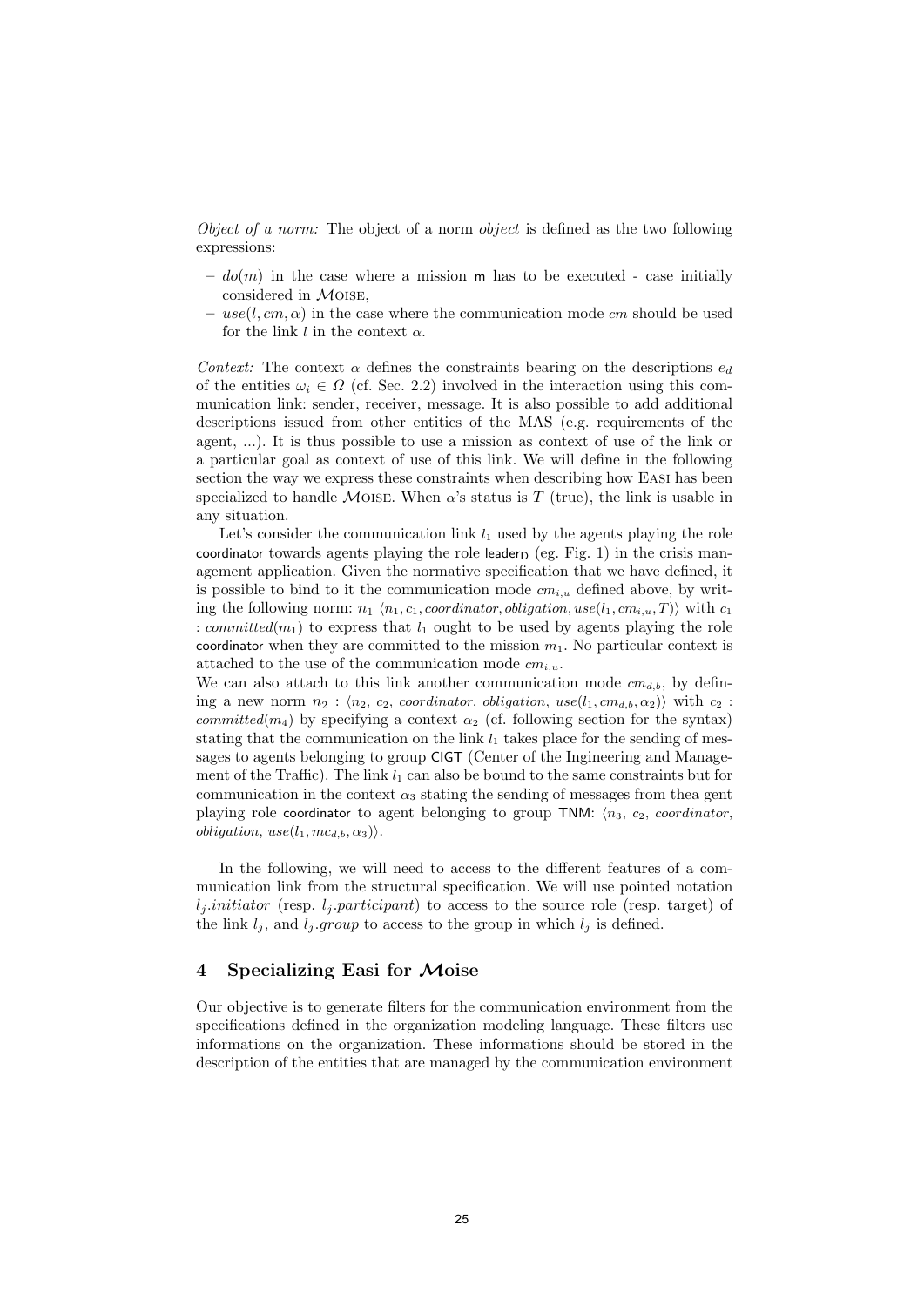in order to be accessible to the filters. In this section, we identify and define the necessary properties for describing the agents and messages in the communication environment. Then we describe a generic filter generated from the communication norms that we just defined in the previous section.

### 4.1 Properties

In order to connect organization and interaction, it is necessary to give a minimal description of an agent, of a message while incorporating this new dimension in them. Given the definition of an entity in section 2.2, we define the following properties that are accessible in the environment for each type of entity.

Agent Properties: The description of an agent is at least composed of the id and org properties, where:

- id returns the identifier of the agent  $(id : A \rightarrow ID_A$  with  $ID_A$  set of agent identifiers),
- org returning the subset of organizational descriptions coming from the participation of the agent to the organization (org :  $A \rightarrow \mathcal{P}(OC)$ ) with OC set of organization descriptions).

An organization description  $oc_i \in OC$  is defined by:  $oc_i = \langle iq : q, r, m, qo \rangle$  with ig ∈ IG, g ∈ {rg}  $\cup$  rg.subgroups,  $r \in R$ ,  $m \in M$ , go ∈ G. ig is a concrete group created from the group specification  $g$  defined in the SS of the organization. The parameter  $rg$  and the sets  $R, M, G$  are defined in the organization specification (cf. Sec. 2.1).

For instance, in the crisis management application, the agent a described by  $org(a) = {\langle g1 : Decision\_making, leader_D, m_2, b_2 \rangle, \langle g2 : DDE, leader_S, m_1, b_1 \rangle},$ belongs to the group  $g_1$  of type Decision-making and to a group  $g_2$  of type DDE, in which it plays respectively role leader<sub>D</sub>, committed to mission  $m_2$ , trying to achieve goal  $b_2$  and the role leaders, committed to the mission  $m_1$  trying to achieve the goal  $b_1$ .

This description of an agent is minimal. We defined two management modes. Being related to the organization, these properties can be managed without being intrusive: management by the organization management infrastructure. However, if this set is complemented by specific properties related to the internal state of the agents, their management is ensured by the agents themselves. For instance, a property availability returning the availability of the agent has a value that is related to the choice of the agent itself.

Message Properties: In the same way, we specialize the description of a message with the following set of minimal properties sender, receiver, subject, rc, sc where:

- $-$  sender :  $MSG \rightarrow ID_A$ ,
- $receiver : MSG \rightarrow \mathcal{P}(ID_A) \cup \{unknown\},$
- $-$  subject : MSG →  $D_{subject} \cup \{unknown\}$ , with  $D_{subject} = G \cup R \cup \{expression\}$ , expression is a string,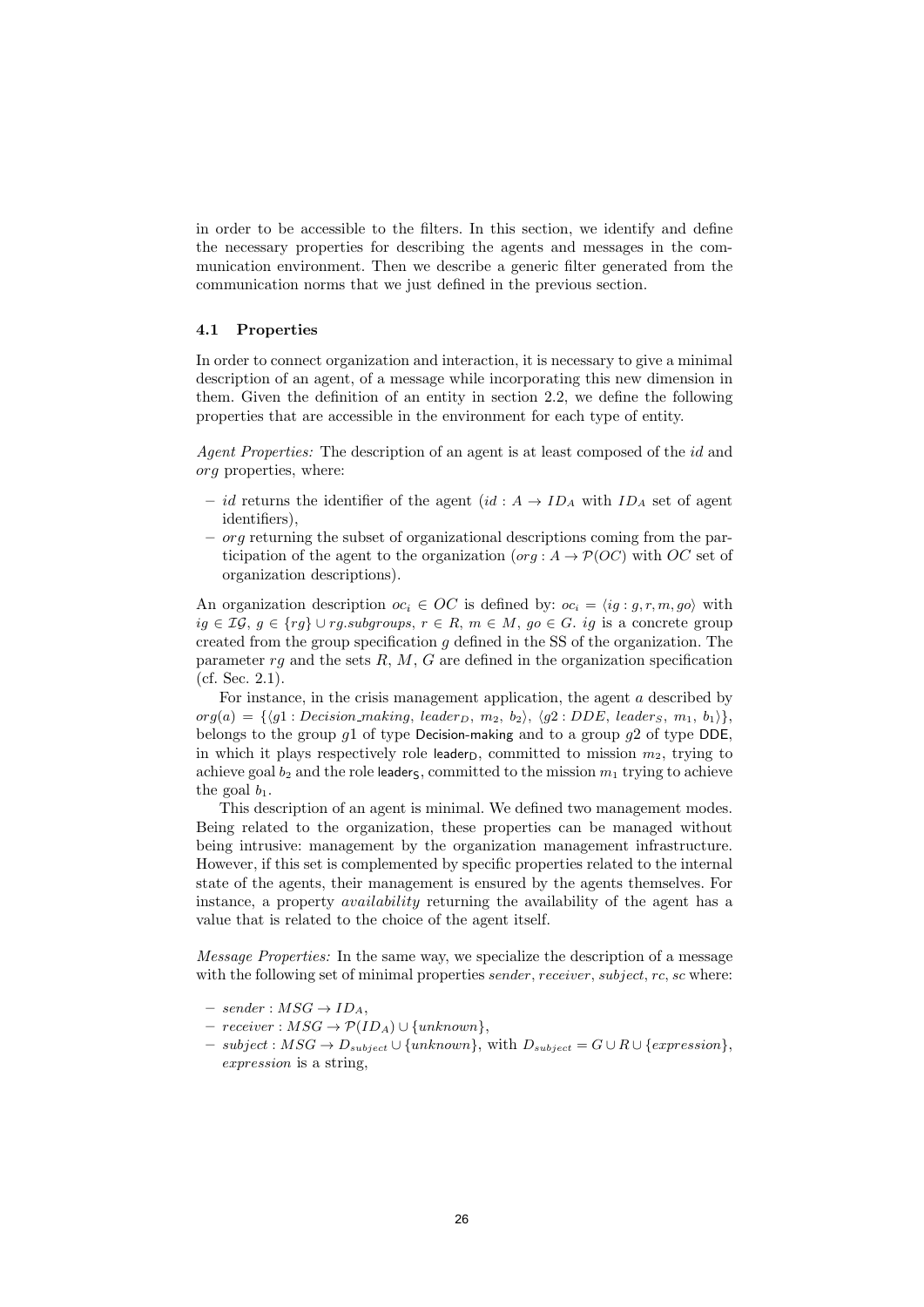- $rc : MSG \rightarrow OC \cup \{unknown\}$  being the reception context,
- $-sc: MSG \to OC \cup \{unknown\}$  being the sending context.

Using these properties, the sender gives informations on the organizational context in which the interaction takes place. For a message, each of these properties can receive a value or the value unknown. The more the sender specifies values of properties, the more precise will be the filter that can be used for the routing. We impose that the property *sender* doesn't get a value *unknown* in order to avoid anonymous messages.

Given these different properties, we have now the possibility of a routing ranging from indirect interaction, based on only the identifier of the sender, to one, focused on a subset of receivers (receiver) in a particular organizational context  $(rc)$ , with a sender being in a given organizational context  $(sc)$  and the message with a particular content (subject).

The sender can also decide to define patterns for conditioning the routing along different organizational contexts. To this aim, it can use the symbol  $\prime\prime$  as value for an element of the organizational context. This symbol denotes that the value is not a constraint in the choice of the tuples.

For instance, in the crisis management application, the expression  $\langle \cdot : DDE, \cdot \rangle$  $, m_2, \ldots$  defines an organizational pattern of OC such that the concrete group must be of type DDE and the mission is  $m_2$  whatever are the values for roles and goals. The message  $mes_1$  described below means that the sender whose identifier is  $a_1$  and having the goal  $b_2$  (sending context) sends a message to the agents  $a_2$ and  $a_4$ . In this case, the processing of the message is not constrained by the organizational states of the participating agents. They only have to be trying to achieve the organizational goal b2.  $\langle \langle sender, a_1 \rangle, \langle receiver, \{a_2, a_4\} \rangle, \langle subject,$ demand $\rangle, \langle rc, \langle . : , , , , b_2 \rangle \rangle, \langle sc, \langle . : , , , , b_2 \rangle \rangle \rangle$ 

For the sender, these are only possibilities since the routing of the message depends on the filters that are installed in the communication environment.

In fact, according to the filters that are installed in it, the routing of the message can lead to different situations: interaction as intended by the sender, no interaction or interaction not intended by the sender. For instance, the agent  $a_2$  can receive the message although it doesn't have the goal  $b_2$  in the case there exists a filter enabling the reception of messages from the agent  $a_1$ , whatever are the values for the properties of the message.

In each message is stored the organizational context of its sending in order to enable the agents to filter them. An agent can thus choose to receive messages or to route them according to their organizational contexts without being imposed their use. Moreover, this definition of messages enables to consider the evolution of the organization state. Thus, a message kept in the environment can still be received by an agent in case of change of the organization state. For instance, an agent can be interested by any message whose receiving context concerns a role that it just endorsed. It is useful to keep an history of the past interaction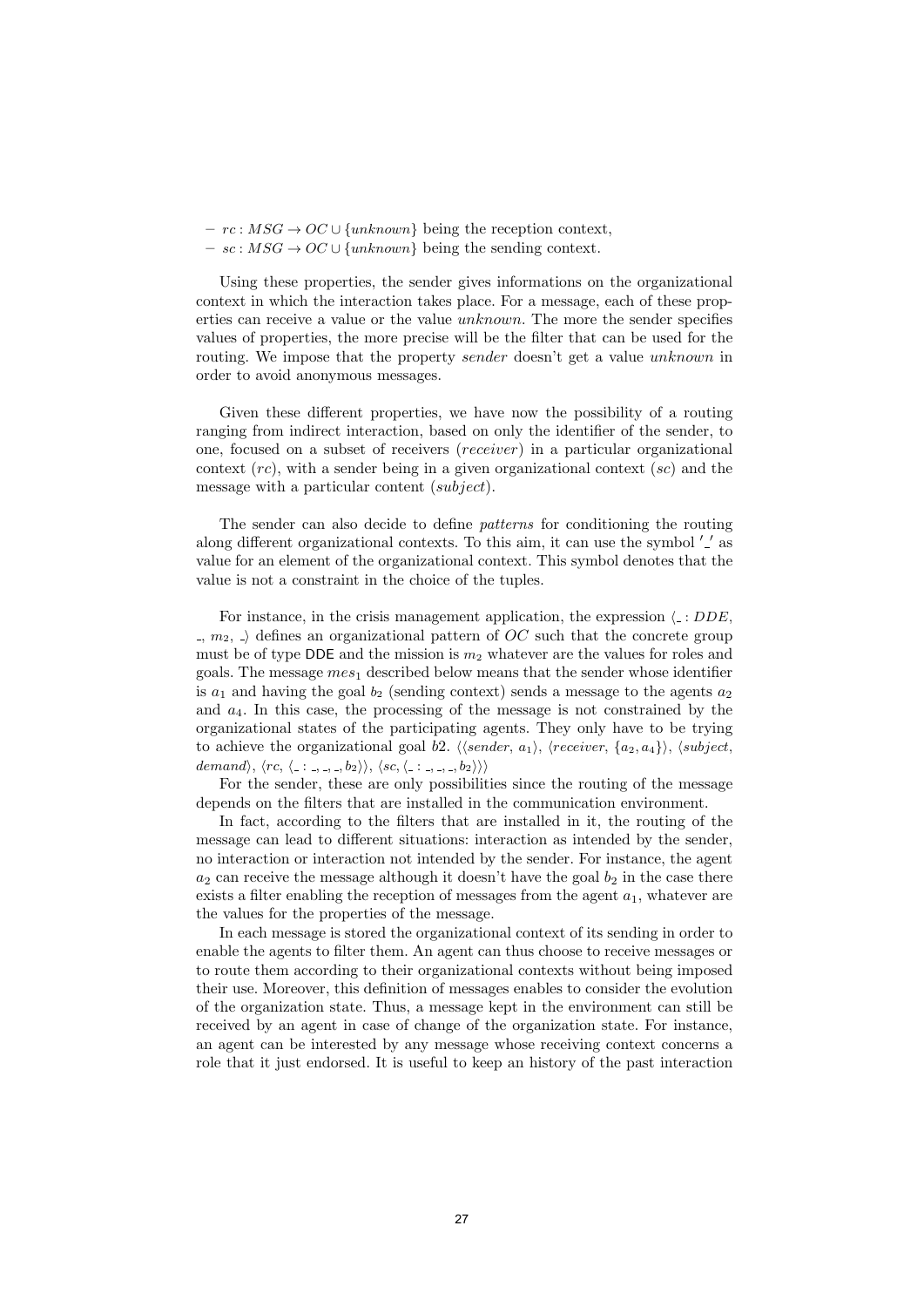to better understand the current situation. Another advantage is to avoid that a message is missed because it has been sent before the agent has endorsed the role. In order to avoid a risk of confusion between messages, a property related to the time value of there emission or related to there life time can be added to the message description. This choice belongs to the system designer and is out of the scope of this paper.

## 4.2 From Communication Norms to Environment Filters

The activation of a norm for a communication link leads to the generation and addition of a filter in the environment. This filter is called normative filter. It corresponds to the exact translation of the norm as it is instantiated by the organization management system. Thanks to the organization management system, the agents are aware of the norm activation. Besides to the normative filters, the communication environment contains also filters set by the agents according to their activity in the system. In case of direct interaction, the sender knows that it can reach the agents identified as receiver in the norm. In case of indirect interaction, the receiver knows that it can receive messages identified in the norm.

A normative filter uses all the possible informations coming from the organizational specification and routes a message according to its sc and rc properties. The property receiver is not used in the generation process of a normative filter since it requires that the sender knows the identifiers of the agents. This is a too strong hypothesis. The same way, since the routing comes from the activation of a norm, the filter cannot constrain the subject of the message  $(subject)$  except additional conditions in the norms (context  $\alpha$  of the object of the norm). The filter identifies a state of the context corresponding to the interaction. It is identical in the direct and indirect cases. We then propose a generating pattern that will be specialized for each activated communication norm.

Access to the organizational specification: The normative filter is created when the norm is activated as follows.

Let's first define the functions *initiator* and *participant* that access to the agents involved in the communication link defined in the object of the norm.

initiator :  $\mathcal{O} \to A$  participant :  $\mathcal{O} \to A$ 

These functions return, for an instantiated norm, the agent *(initiator)*, who initiates, or the one (participant), who participates, to the interaction. From these two functions, we express constraints on the descriptions of the agents. For instance  $org(initiator(n_j))$  makes possible to access to the organizational context attached to the description of the agent initiating the communication in the context of the instantiated norm  $n_i$  in which it is involved.

Let's define the predicate  $achieves_{\alpha}$  that is automatically generated from the constraints expressed in the context  $\alpha$  of the object of a norm. This predicate checks that the context is satisfied given the initiator, participant, message and entity descriptions in the environment, given  $\alpha$ :  $achieves_{\alpha}: A \times MSG \times A \times \mathcal{P}(\Omega) : \rightarrow \{T, F\}$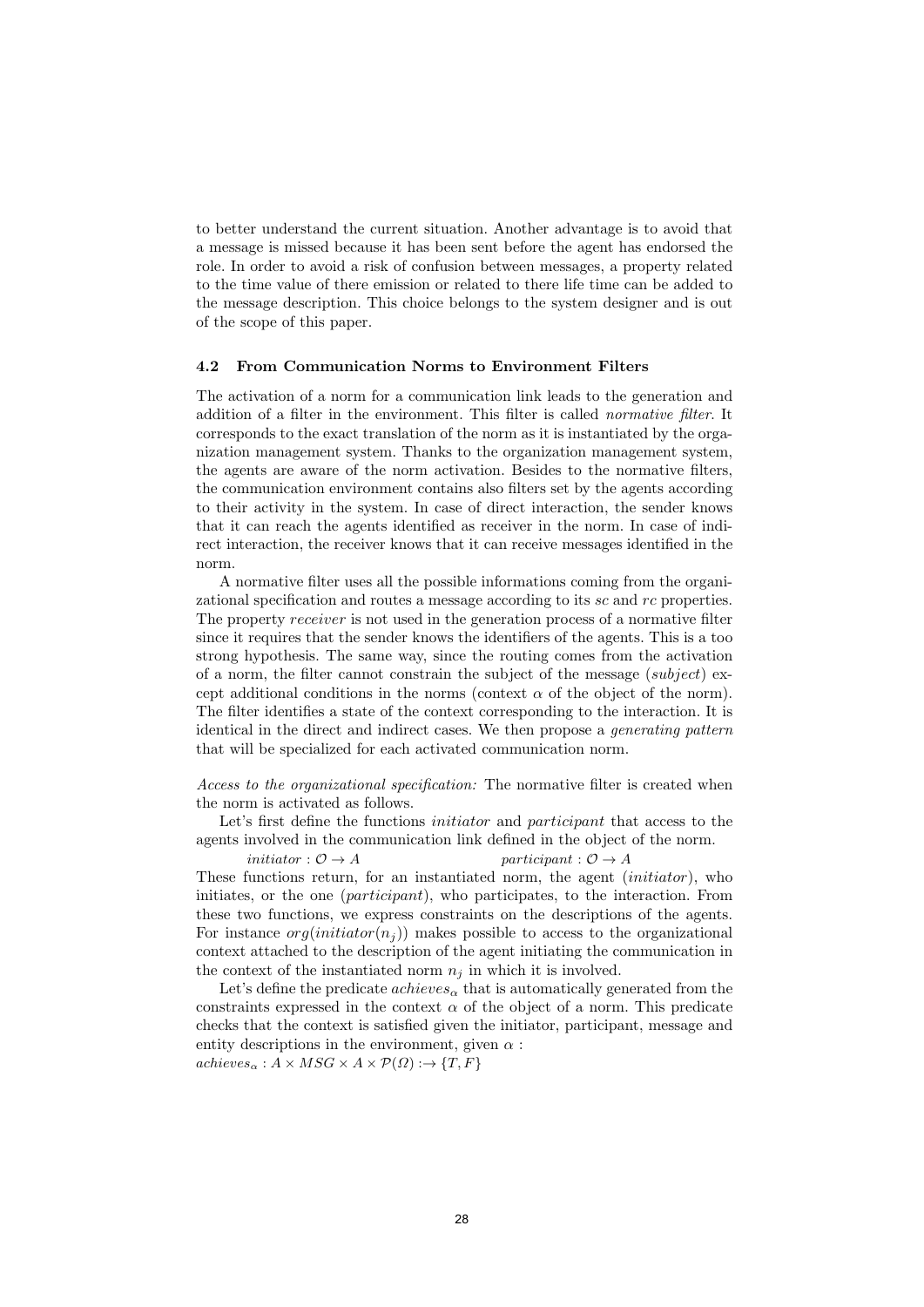Given the previous definitions, we are able now to express the generic normative filter  $f_{n_k}(?p, ?m, \{?i, C\})$  for the receiver ?p of the message ?m sent by ?i in the context  $C$ . This filter has been generated from the activation of the norm  $n_k$ . The object of the norm bears on the communication link  $l_i$ . It is composed of assertions  $f_a$  that identifies the receiver of the message ?p according to its organizational context,  $f_m$  that identifies the message ?m according to its organizational context and  $f_c$  that identifies the organizational context of the sender and the constraints  $\alpha$  of the norm  $n_k$ .

 $f_a: \langle \left[ org(?p) \ni \langle ?x : l_j.group, l_j.participant, \_, \_ \rangle \right]$ 

 $f_m$ :  $\langle [sender(?m) = id(?i)] \wedge [sc(?m) = \langle ?y : l_j.group, l_j.initiator, \_, \_ \rangle] \wedge [rc(?m) =$  $\langle ?x : l_j-group, l_j-participant, \_, \_ \rangle]$ 

 $f_C : \langle \langle \log(?i) \ni \langle ?y : l_i \cdot group, l_i \cdot initiator, \_, \_ \rangle \rangle \land achieves_{\alpha}(?p, ?m, ?i, C) \rangle$ 

Let's consider again the norm  $n_2$  of the crisis management application:  $\langle n_2, \rangle$ committed(m<sub>4</sub>), coordinator, obligation, use(l<sub>1</sub>, cm<sub>d,b</sub>,  $\alpha_2$ )) with  $\alpha_2 : \{\langle \bot : CIGT, \_, \_, \rangle \in$ org(participant(n<sub>2</sub>))]. The interaction is a direct and bidirectional one (cf. cm<sub>d,b</sub>) of  $n_2$ ). The sending agent deposits the first message. The two necessary filters have been generated and added thanks to the activation of  $n_2$ .

The normative filter generated for  $n_2$  for the interaction from initiator to participant is  $f_{n_2}(?p, ?m, \{?i, C\})$ : where :

 $f_a: \langle \langle org(?p) \ni \langle ?x : Decision\_making, leader_D, \_, \rangle \rangle$ 

 $f_m : \langle [sender(?m) = id(?i)] \wedge [sc(?m) = \langle ?y : Decision\_making, coordinator, \_, \_ \rangle] \wedge$  $[rc(?m) = \langle ?x : Decision\_making, leader_D, \_, \_ \rangle]$ 

 $f_C: \langle \langle org(?i) \ni \langle ?y : Decision\_making, coordinator, \_, \_ \rangle \rangle \land \langle org(?p) \ni \langle \_ : ClGT, \_, \_, \rangle \rangle$ 

The normative filter from the participant to the initiator is  $f_{n_2}$  (?i, ?m, {?p, C}) :<sup>7</sup>, where:

 $f_a: \langle \langle org(?i) \ni \langle ?x : Decision\_making, coordinator, \_, \_ \rangle \rangle$ 

 $f_m : \langle [sender(?m) = id(?p)] \wedge [sc(?m) = \langle ?y : Decision\_making, leader_D, \_, \rangle] \wedge [rc(?m) = \langle ?y : Decision\_making, leader_D, \_, \rangle]$  $\langle ?x : Decision\_making, coordinator, \_, \rangle$ 

 $f_c : \langle \langle \log(?p) \ni \langle ?y : Decision\_making, leader_D, \_, \_ \rangle \rangle \land \langle \log(?p) \ni \langle \_ : CIGT, \_, \_, \_ \rangle \rangle$ 

This way, for two agents participating to the same concrete group, the message sent by the initiator agent  $a_1$  processed by the filter  $f_{n_2}$  will have the following description:  $\langle \langle sender, id(a_1) \rangle, \langle rc, \langle g_1 : Decision\_making, coordinator, -, \rangle \rangle,$  $\langle sc, \langle g1 : Decision\_making, leader_D, \_, \rangle \rangle$ 

The message sent by the participant agent  $a_2$ , processed by  $f_{n2}$  will have the following description:  $\langle \langle sender, id(a_2) \rangle, \langle rc, \langle g_1 : Decision\_making, leader_D, -, \rangle \rangle,$  $\langle sc, \langle gl : Decision\_making, \, coordinate, \_, \rangle \rangle,$ 

With these two filters, a communication channel has been created between agents having the roles coordinator and responsible in the group CIGT. The interaction model EASI has make possible to elaborate these filters. The  $\mathcal{M}$ OISE model has made possible its use.

<sup>&</sup>lt;sup>7</sup> we continue to use the variable ?p for the participant in the interaction and ?i for the initiator given that the agent which is identified by the variable  $?i$  who receives the message sent by ?p.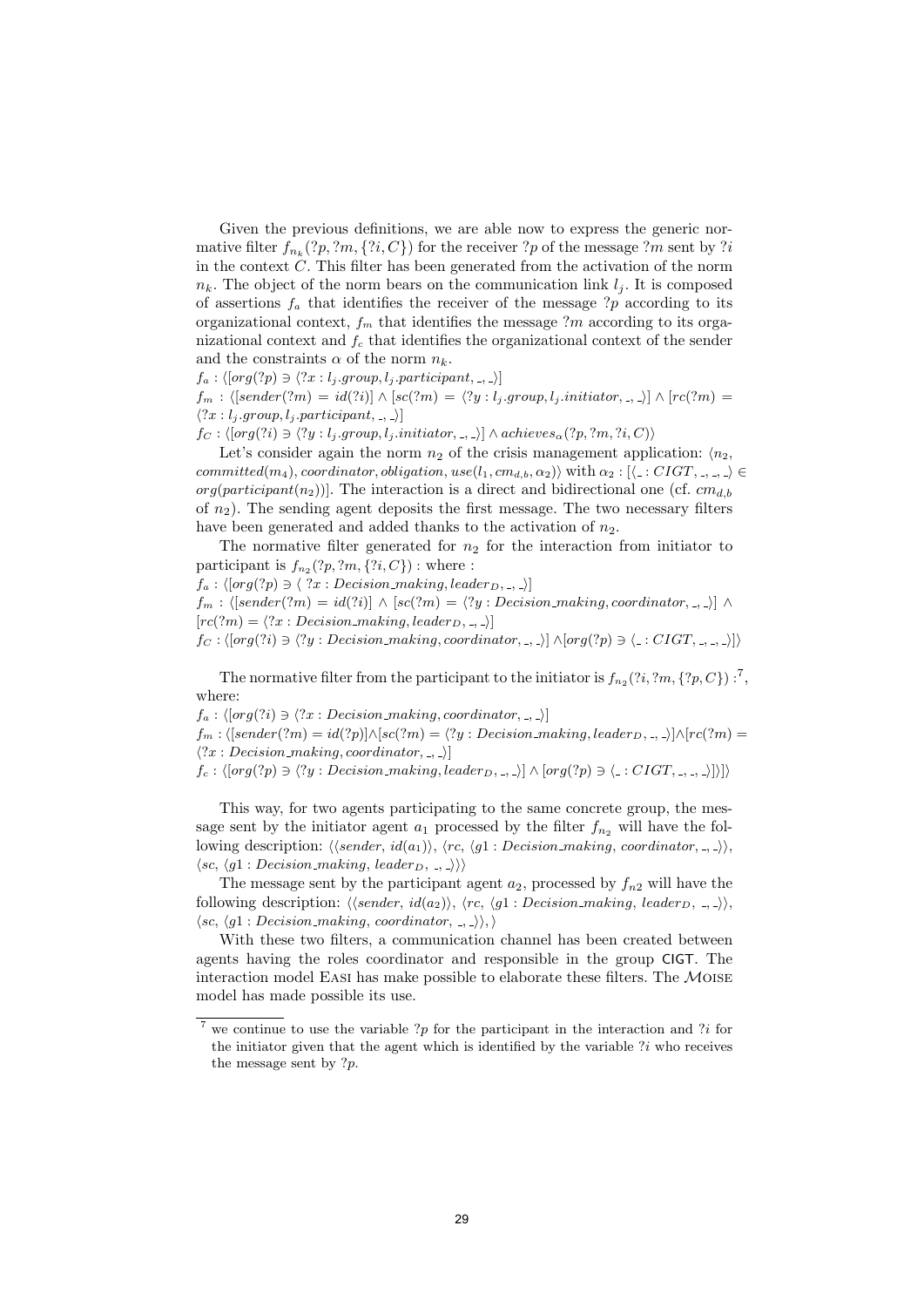## 5 Example

In this section, we illustrate and discuss the expressing capabilities of our proposal going back to the interaction modes attached to the communication link  $l_1$  issued of the communication norms  $n_1$ ,  $n_2$ ,  $n_3$  in the crisis management application described in the paper.

- $\langle n_1, c_1,$  coordinator, obligation, use  $(l_1, cm_{i,u}, T)$  with  $c_1 : committed(m_1)$  $\langle n_2, c_2,$  coordinator, obligation, use  $(l_1, cm_{d,b}, \alpha_2)$  with  $c_2$  : committed(m<sub>4</sub>) and  $\alpha_2 : \langle \_ : CIGT, \_ , \_ , \_ \rangle \in org(participant(n_2))$
- $\langle n_3, c_3,$  coordinator, obligation, use $(l_1, cm_{d,b}, \alpha_3)$  with  $c_3 : committed(m_4)$ and  $\alpha_3 : \langle \_ : TNM, \_ \_ \to \rangle \in \text{org}((\text{participant}(n_3)))$

On these three norms, the differences bear on the activation conditions of the norm  $c_x$ , the *communication mode*  $cm_{x,y}$  and the communication *context* specified in the object.

The norm  $n_1$  whose activation condition bears on the management of the crisis (mission  $m_1$ ) is activated during all the crisis management. The norms  $n_2$ and  $n_3$  are not active since the agents on which the norms bear are committed on the mission  $m_4$ .

The predicate  $achieves_{\alpha}$  of the normative filter  $f_{n_1}$  generated from the norm  $n_1$  is always true  $(\alpha_1 = T)$ . According to this norm, all the agents playing the role leader<sub>D</sub> (target of link  $l_1$ ) must consult the informations set available by any agent playing the role coordinator. The norm  $n_2$  imposes a direct interaction in the context of mission  $m_4$  so that the coordinator is able to get informations on the state of the transportation network. According to this norm, any agent playing the coordinator role can reach any agent playing the role leader  $($  target of link  $l_1$ ) and being a member of concrete group of type CIGT. The normative filter  $f_{n_2}$  described in the previous section expresses these constraints. For the same mission  $m_4$ , the coordinator requires information on the available ressources in the services TNM. The normative filter  $f_{n_3}$  resulting from the activation of norm  $n_3$ , enables the coordinator to reach any leader of each traffic network management service (TNM).

In our example, if the missions  $m_1$ ,  $m_4$  are under examination, the normative filters corresponding to the three norms are simultaneously present in the environment. From the point of view of the agent playing the role coordinator, it means that it can route messages directly to the agents who are leader $_D$  in groups of type CIGT  $(n_2)$  and broaden their demand to agents playing the role leader<sub>D</sub> in the groupes of type TNM  $(n_3)$  given its needs.

Let's turn to the agents playing the role leader $<sub>D</sub>$  in the group Decision-making.</sub> If involved in the role leaders within the groups CIGT and TNM (let's notice that this situation is possible thanks to the compatibility link between both roles), the agents will receive the requests from the agent playing the role coordinator and will be able to know that this is a direct interaction issued from the coordinator. The agents will be able to answer to this agent by using the normative filter created in case of bidirectionnal interaction. Thanks to norm  $n_1$ , every agent playing the role leader<sub>D</sub> will receive the messages sent by the agents playing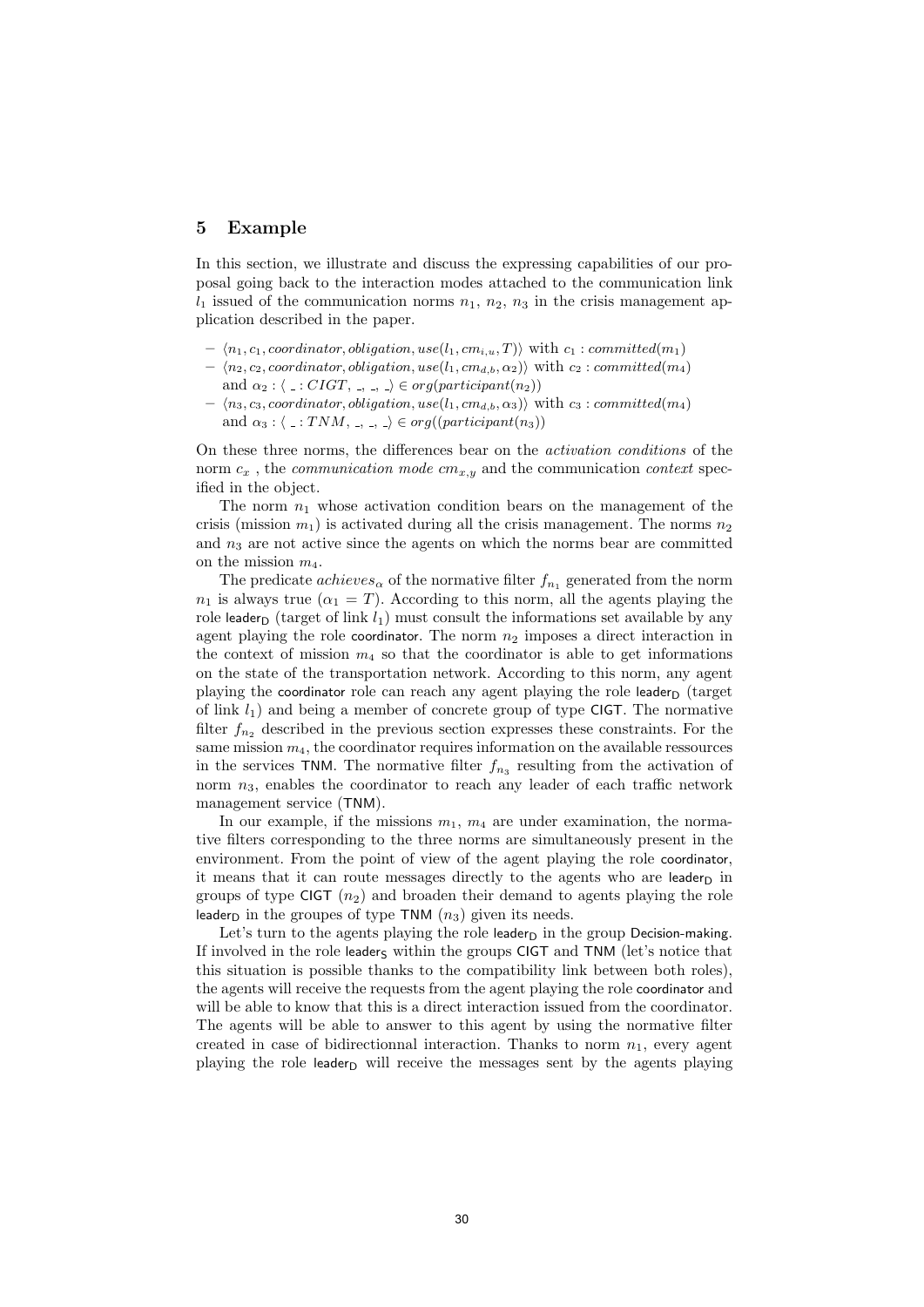the role coordinator via the filter  $f_{n_1}$ , building a common and shared knowledge (indirect interaction). According to their processing activity, the agents will be more or less aware of these messages.

This short example that we can't detail more, shows the richness of expressiveness of the interaction modes made possible by combining EASI and MOISE as described in this paper.

## 6 Related work

To our knowledge, there doesn't exist a similar support to interaction enabling, for the same communication, to consider simultaneously the direct and indirect interaction modes.

Considering related works to the indirect interaction, the general principle consists in the use of a shared data space that is integrated or not to the environment [8]. In this approach, the tuples that are deposit by the sender in the shared space are compared to patterns expressing the needs of the receivers. These works are focused on the accompanying coordination language and don't consider, at any moment, the organization or the state of the agents.

Dealing with the direct interaction model, several works propose to use an organizational structure in order to manage the communications. In [1], the agents are organised in a hierarchy where each level knows the skills of the agents belonging to the lower level in order to make possible for the sender, a routing of the messages according to the skills. However, it is not an organizational model that is usable by the agents. In the AGR model [3], the organization constrains the interactions according to the groups to which the agents participate. It supports a routing of the message according to the organizational model (group, role). However, the only interaction mode is the direct one and the agents don't have access to an explicit description of the different specifications.

Normative organization models have been proposed in the literature in order to regulate and control the communication between agents. However the specifications address the interaction protocols, i.e. the coordination of the interaction instead of interaction modes. The only considered interaction mode is the direct one (e.g. ISLANDER [2]). They don't consider the interaction at the level addressed in this paper.

## 7 Conclusions

In this paper, we have proposed a specification of interaction modes between agents within an organization. For that aim, we have extended and enriched the organization modeling language of the Moise framework. We have also shown how the specifications have been used to generate and to configure dynamically the communication environment supported by the Easi platform. We have illustrated the use of this proposal in a crisis management application.

In the future, we intend to extend the considered interaction modes to overhearing. We will also consider the communication between groups by extending